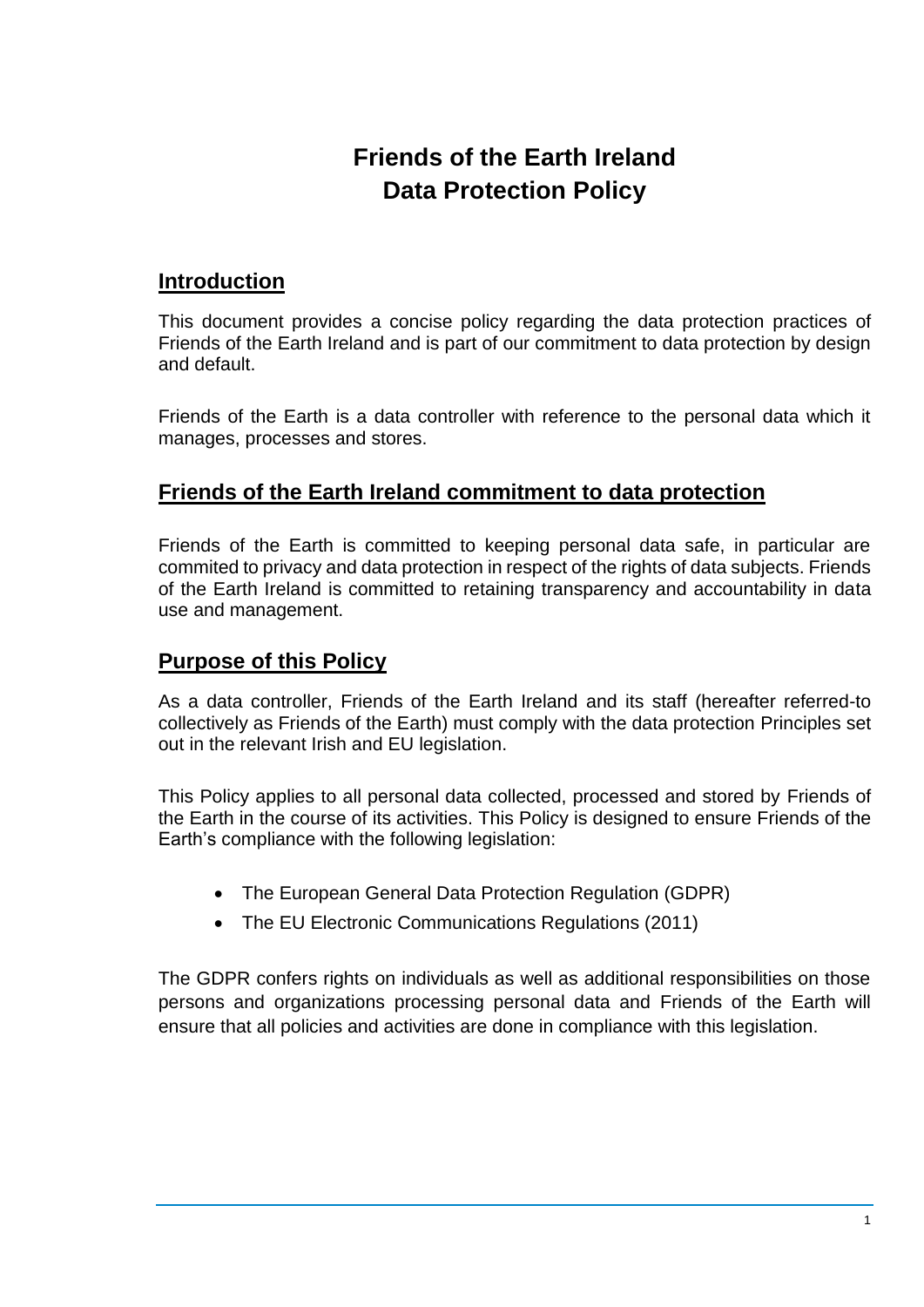# **Definitions**

For the purpose of this Policy:

'**Personal data**' means any information relating to an identified or identifiable natural person ('data subject'); an identifiable natural person is one who can be identified, directly or indirectly, in particular by reference to an identifier such as a name, an identification number, location data, an online identifier or to one or more factors specific to the physical, physiological, genetic, mental, economic, cultural or social identity of that natural person

'**Processing**' means any operation or set of operations which is performed on personal data or on sets of personal data, whether or not by automated means, such as collection, recording, organisation, structuring, storage, adaptation or alteration, retrieval, consultation, use, disclosure by transmission, dissemination or otherwise making available, alignment or combination, restriction, erasure or destruction;

'**Controller**' means the natural or legal person which, alone or jointly with others, determines the purposes and means of the processing of personal data;

'**Processor**' means a natural or legal person, which processes personal data on behalf of the controller;

'**Consent**' of the data subject means any freely given, specific, informed and unambiguous indication of the data subject's wishes by which he or she, by a statement or by a clear affirmative action, signifies agreement to the processing of personal data relating to him or her;

'**Supervisory authority**' means the Irish Data Protection Commissioner, as an independent public authority established by Ireland pursuant to Article 51 of the GDPR.

### **Friends of the Earth Ireland's use of personal data**

Friends of the Earth Ireland, as a data controller, collects, processes and stores significant volumes of personal and sensitive personal data on an ongoing basis.

Friends of the Earth Ireland collects data about its staff, donors, partners and programme participants who come into contact with the organisation through our campaigning work. We process personal data for the following reasons:

- The organization and facilitation of campaign actions
- The collection and management of donations
- The operations, monitoring and evaluation of our work, including outreach, public campaigning, advocacy, and communications work
- The recruitment, management and payment of staff and contractors
- Ensuring the security of staff and premises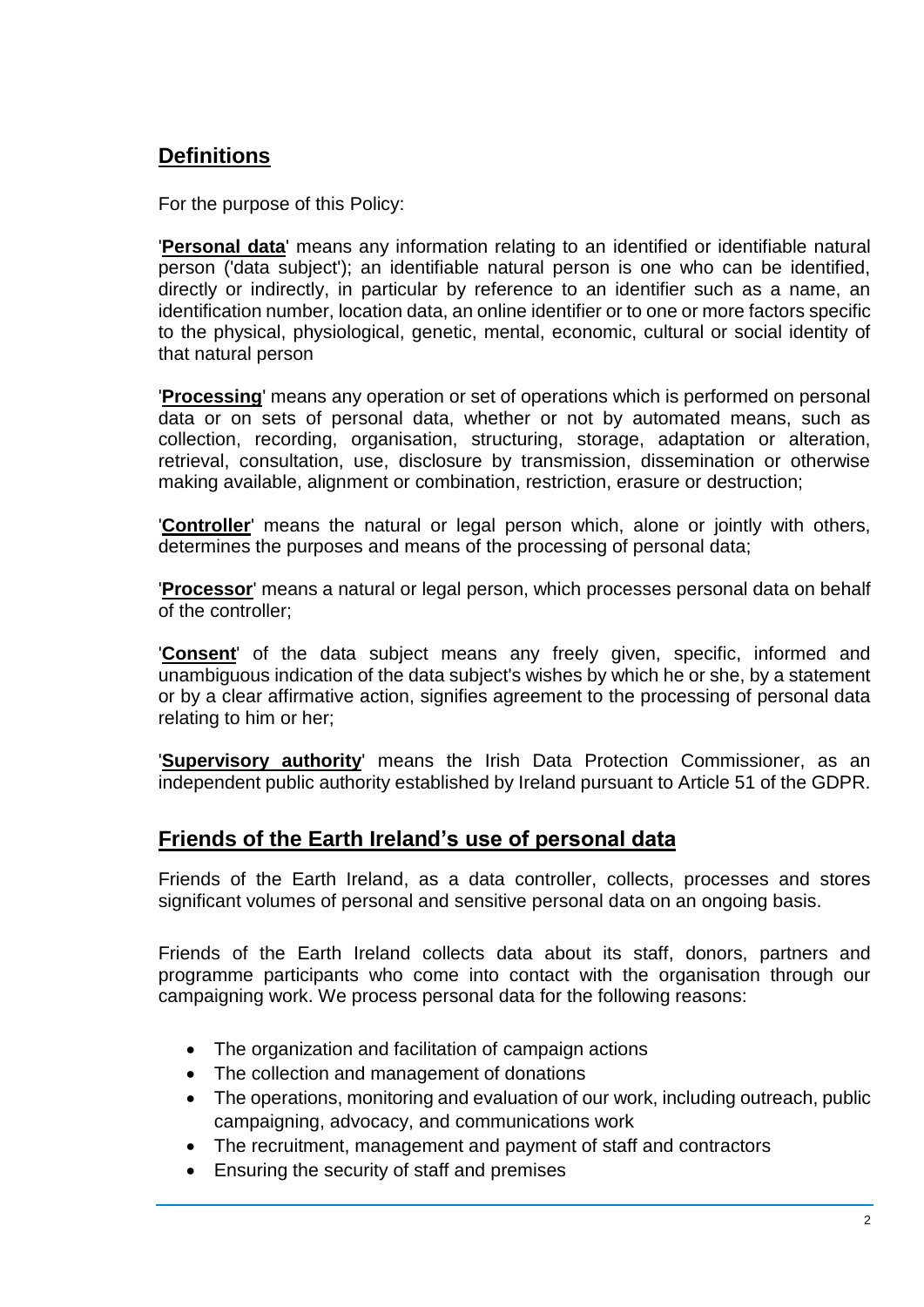• Compliance with statutory obligations

Friends of the Earth Ireland may also contract other companies to act as data processors for the personal data collected by Friends of the Earth Ireland. In such cases we will satisfy ourselves they have GDPR-compliant data protection policies in place.

This Policy applies to all data collected, both manually and automated, held by Friends of the Earth Ireland. This includes electronic and paper records.

# **Ownership**

The Data Protection Policy is maintained by the Friends of the Earth Head of Supporter Relations and is appoved by the Friends of the Earth Data Protection Committee. Further comments or questions on the content of this Policy should be directed to the Head of Supporter Relations. Any material changes to this Policy will require approval by the Data Protection Committee.

## **Employers**

In its role as an employer, Friends of the Earth Ireland may keep information relating to staff members to ensure its compliance with employment law.

Friends of the Earth Ireland will ensure that all staff members receive awareness raising and training on data protection.

Failure of Friends of the Earth Ireland staff to process personal data in compliance with this Policy may result in disciplinary proceedings.

# **The Data Protection Principles**

The following key Principles are enshrined in EU legislation and are fundamental to Friends of the Earth Ireland's Data Protection Policy.

In its capacity as data controller, Friends of the Earth Ireland ensures that all data shall:

#### *1. Be obtained and processed fairly and lawfully*

Friends of the Earth Ireland will only processes personal data in line with one of the lawful bases enshrined in Article 7 of the GDPR. Friends of the Earth Ireland will fulfil its obligation in this regard by ensuring that:

 Where possible, the informed consent of the data subject will be sought before their data is processed. Friends of the Earth Ireland will ensure that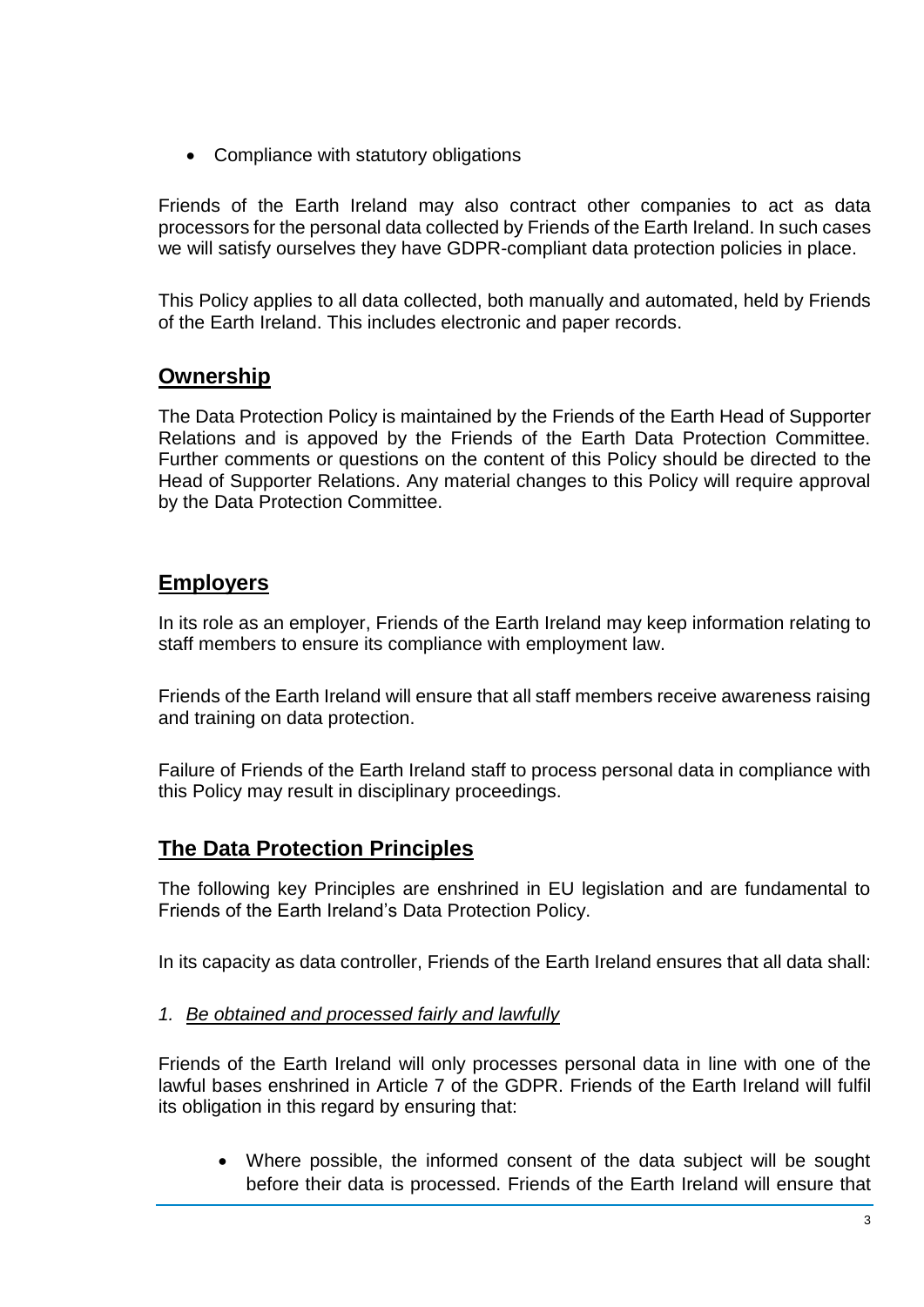the request for consent is presented in a manner which is clearly distinguishable from the other matters, in an intelligible and easily accessible form, using clear and plain language. Friends of the Earth Ireland will also ensure that the data subject is made aware of his or her right to withdraw his or her consent at any time

- Where it is not possible to seek consent, Friends of the Earth Ireland will ensure that collection of the data is justified under one of the other lawful processing conditions listed in Article 7 of the GDPR (compliance with legal obligation, contractual necessity, vital interests of data subject, public interest, or the legitimate interests of the data controller);
- Where the data processed by Friends of the Earth Ireland can be considered sensitive personal data, as defined in Article 9 of the GDPR, Friends of the Earth Ireland will not collect, process and store such data, unless permissible under the exemptions listed in Article 2 (a-j) of the GDPR;
- Where Friends of the Earth Ireland intends to record activity on CCTV or video, a Fair Processing Notice will be posted in full view, prior to the recording and purpose, storage and the conditions for viewing the data will be laid out clearly and communicated to staff;
- Processing of the personal data will be carried out only as part of Friends of the Earth Ireland's lawful activities, and it will safeguard the rights and freedoms of the data subject;
- The data subject's personal data will not be disclosed to a third party other than to a party contracted by Friends of the Earth Ireland and operating on its behalf, or where Friends of the Earth Ireland is required to do so by law.

#### *2. Be obtained only for one or more specified, legitimate purposes*

Friends of the Earth Ireland will obtain data for purposes which are specific, lawful and clearly stated. A data subject will have the right to question the purpose(s) for which Friends of the Earth Ireland holds their data, and Friends of the Earth Ireland will be able to clearly state that purpose or purposes.

#### *3. Not be further processed in a manner incompatible with the specified purpose(s)*

Any use of the data by Friends of the Earth Ireland will be compatible with the purposes for which the data was acquired and Friends of the Earth Ireland take steps to ensure that no personal data will be further processed in a manner that is incompatible with those purposes in line with the principles laid down in Article 5 of the GDPR.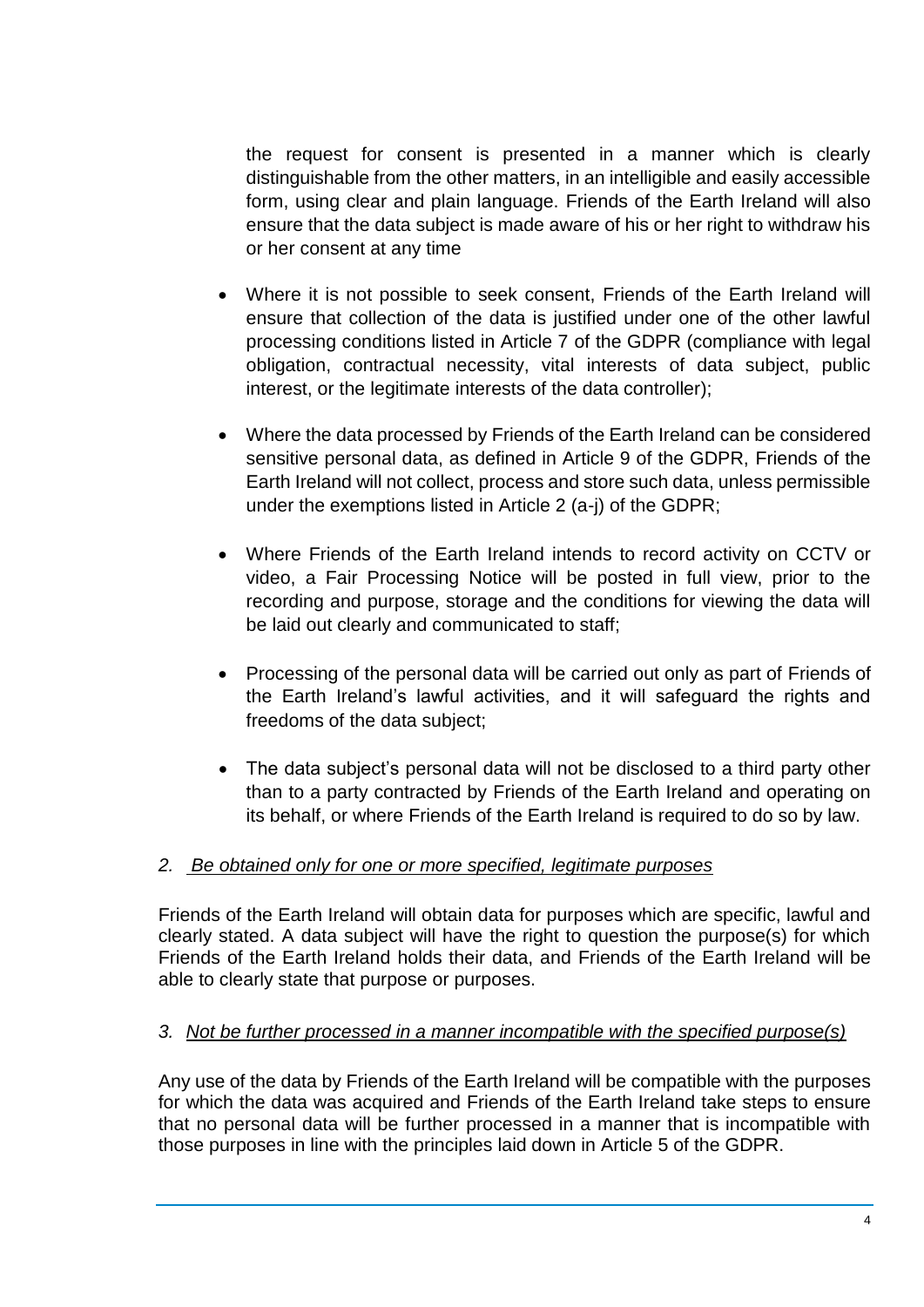#### *4. Be adequate, relevant and not excessive in relation to the purpose(s) for which the data were collected and processed*

Friends of the Earth Ireland will ensure that the data it processes in relation to data subjects is adequate, relevant and limited to what is necessary in relation to the purposes for which the data is collected, in line with the principles laid down in Article 5 of the GDPR. Data which is not relevant to such processing will not be acquired or maintained, in line with the principle of data minimisation.

#### *5. Be kept accurate, complete and up-to-date where necessary*

Friends of the Earth shall endeavor to keep the personal data it controls as accurate and up-to-date as possible, in line with the principles laid down in Article 5 of the GDPR, and to correct any inaccuracies as soon as they are discovered.

#### *6. Not be kept for longer than is necessary to satisfy the specified purpose(s)*

Friends of the Earth Ireland will ensure that personal data is not kept for longer than is necessary for the purpose for which the data is processed, in line with the principles laid down in Article 5 of the GDPR.

To fulfil this commitment, Friends of the Earth Ireland has developed a schedule with retention periods for the categories of personal data processed by the organization.

Once the respective retention period has elapsed, Friends of the Earth Ireland undertakes to destroy, erase or otherwise put this data beyond use, save for limited personal data which may be stored for longer periods solely for archiving purposes in the public interest, scientific or historical research purposes or statistical purposes, in line with Article 5 of the GDPR.

#### *7. Be kept safe and secure*

Friends of the Earth Ireland will ensure that the personal data it collects will be protected against unauthorised or unlawful processing and against accidental loss, destruction or damage.

In the event of a data breach likely to result in a risk to the rights and freedoms of the data subject or other persons, Friends of the Earth Ireland will notify the Irish Data Protection Commissioner without undue delay and, where feasible, within 72 hours after having become aware of the breach, in line with Article 33 of the GDPR.

In the event of a data security breach affecting the personal data being processed on behalf of the data controller, the relevant third party processor will notify the data controller without undue delay.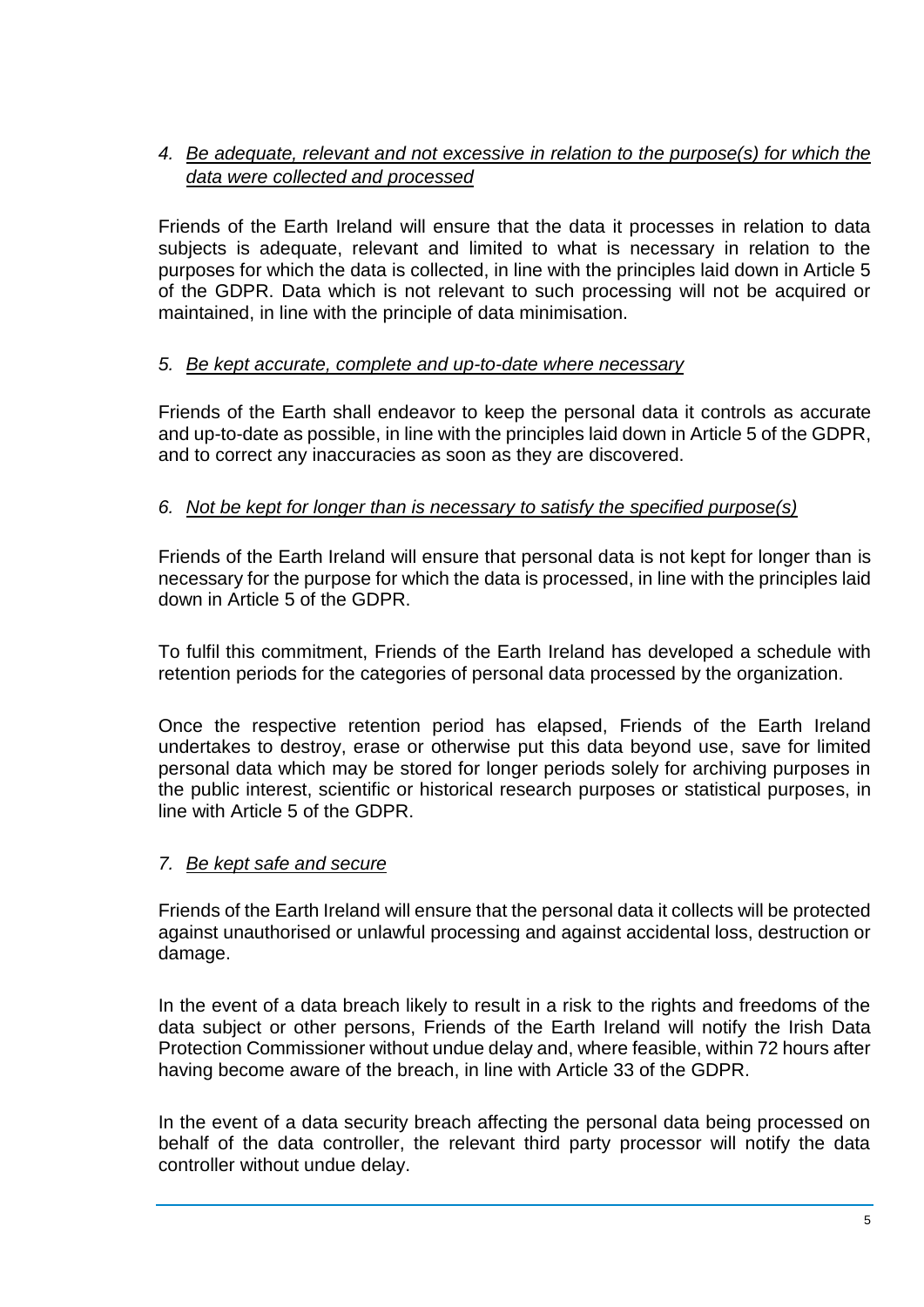# **Data subject rights:**

A 'data subject' is any person whose data we process and store.

#### *Clear and easily accessible communication*

Friends of the Earth Ireland will take appropriate measures to ensure any and all communication with a data subject is conducted in a concise, transparent, intelligible and easily accessible from, using clear and plain language that is easy for the data subject to understand.

### *Information provided to data subjects*

Friends of the Earth Ireland will ensure that all data subjects will be made aware, at the time their data is being collected, of:

- The identity of the data controller (Friends of the Earth Ireland);
- The purpose(s) for which the data is being processed;
- The legitimate interests pursued by the controller (if processing is based on Article 6 (1)(f) of the GDPR)
- The person(s) to whom the data may be disclosed by the data controller;
- Any other information that is necessary so that the processing may be considered fair.

### *Right of access by data subjects*

Upon receipt of a valid, formal request by a data subject in relation to the personal data held by Friends of the Earth Ireland which relates to them, Friends of the Earth Ireland will provide the data subject with the following information, free of charge, in line with Article 15 of the GDPR:

- The basis on which the data was obtained.
- The purposes for processing the data.
- The categories of personal data concerned.
- To whom the data has been or will be disclosed.
- Whether the data has been or will be transferred outside of the EU.
- The period for which the data will be stored, or the criteria to be used to determine retention periods.
- Information about the right to make a complaint to the Irish Data Protection Commissioner.
- Information about the right to request rectification or deletion of the data.
- Whether the individual has been subject to automated decision making.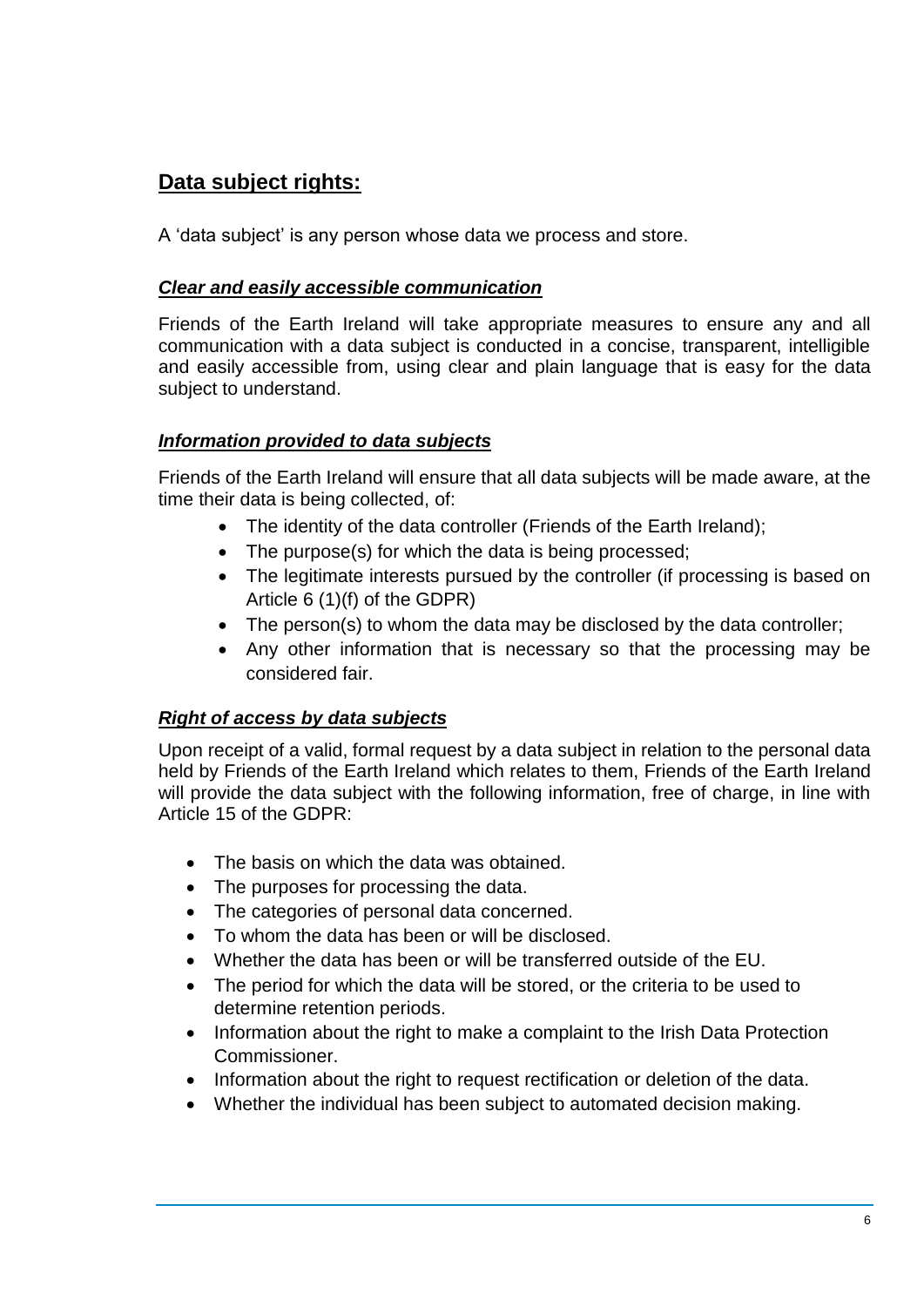Friends of the Earth Ireland will ensure that all subject access requests receive a response within 30 days. Further details can be found in the Friends of the Earth Ireland Subject Access Request Policy.

#### *Right to rectification and the right to be forgotten*

As covered above in point 5 of this Policy, Friends of the Earth Ireland has put in place processes to ensure the accurate nature of the personal data it collects. However, in the event that a data subject submits a valid request for correction or completion of incorrect or incomplete data, Friends of the Earth Ireland will ensure that any such data will be rectified or completed without undue delay, in line with Article 16 of the GDPR. and that the data subject is informed of the correct or completion of data.

Friends of the Earth Ireland will ensure that, upon request of the data subject, and where one of the specific grounds listed in Article 17 of the GDPR applies, all personal data related to the data subject in question is erased without undue delay, and that the data subject is informed of the erasure.

#### *The right to restriction of processing and the right to object*

Friends of the Earth Ireland will put in place processes that ensure respect for a data subject's right to object or have restriction put in place against processing of their data. Friend of the Earth will ensure these processes comply fully with Articles 19 and 21 of the GDPR.

### **Review**

This Policy will be reviewed at least annually by the Friends of the Earth Data Protection Committee to ensure alignment to appropriate risk management requirements and its continued relevance to current and planned operations, or legal developments and legislative obligations.